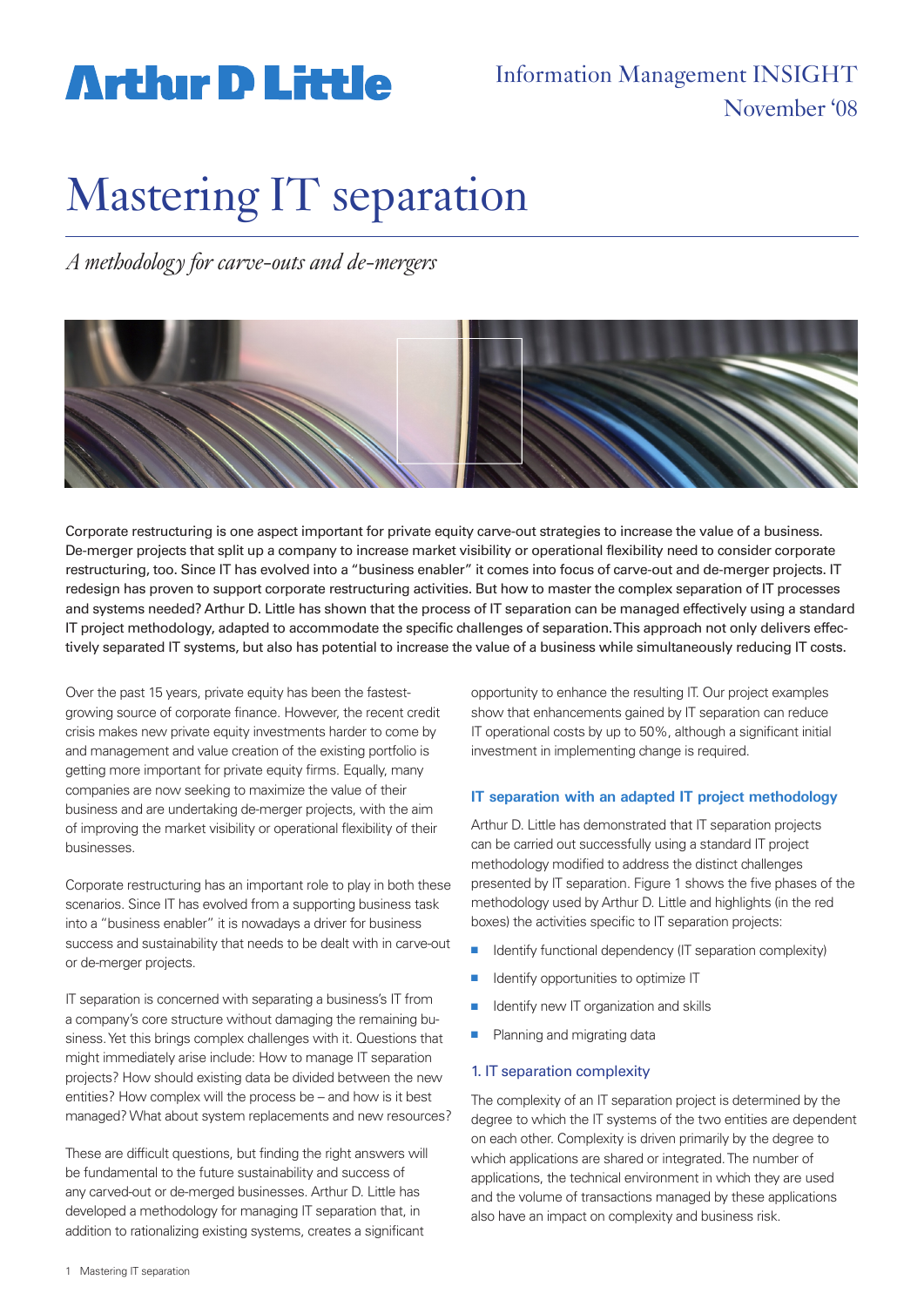## **Arthır D Little**



For example, if the de-merged or carved-out entity is already an independent regional business unit, separation complexity will be fairly low because of the few interfaces with other business units. In this case, replicating the IT environment can be a relatively straightforward process. However, if applications are tightly integrated and entities rely on a centralized IT service, IT separation effort increases significantly. In such environments – which are the most common – new interfaces will usually be required, and their development will have a direct impact on the project's timescale and budget.

Figure 2 identifies a list of complexity drivers and associated questions that provide a solid starting point for assessing IT separation complexity. The impact of IT separation on the IT architecture (the information systems, the technical architecture, and the **Fig2** technical infrastructure) can often be assessed by quantitative means, such as number of shared applications, number of servers and locations and number of environments. Any system dependencies identified will affect separation complexity directly.

This approach does not work for the business architecture. The business architecture comprises fields of analysis such as business model and strategy, business processes and the information architecture. Here, questions arise as to whether a business link will still be in place after the de-merger, or whether a de-merger will force changes to the business processes. Qualitative methods are required to answer these questions and demand more time than quantitative techniques.

#### 2. Opportunities to optimize IT

IT separation projects provide the opportunity to re-consider a company's IT capabilities from both a business perspective, shaped by strategic business questions, and a technology perspective, focused on improving IT capabilities through technology enhancements and innovation.

Although not a primary focus of IT separation, IT optimization and rationalization effects are nevertheless significant. For example, for one client Arthur D. Little was able to reduce operational costs

| Figure 2: Drivers of IT separation complexity              |                                     |                                                                                                                                                                              |                                                 |                                                                                                                                                                                                                                                                                                                                                                                                                                                                                                                                                                                                                                                                                                                                                                                                                                                                                                                                      |
|------------------------------------------------------------|-------------------------------------|------------------------------------------------------------------------------------------------------------------------------------------------------------------------------|-------------------------------------------------|--------------------------------------------------------------------------------------------------------------------------------------------------------------------------------------------------------------------------------------------------------------------------------------------------------------------------------------------------------------------------------------------------------------------------------------------------------------------------------------------------------------------------------------------------------------------------------------------------------------------------------------------------------------------------------------------------------------------------------------------------------------------------------------------------------------------------------------------------------------------------------------------------------------------------------------|
|                                                            | <b>Level of analysis</b>            | <b>Driver of complexity</b>                                                                                                                                                  | <b>Likely impact on</b><br><b>IT</b> separation | <b>Key question</b>                                                                                                                                                                                                                                                                                                                                                                                                                                                                                                                                                                                                                                                                                                                                                                                                                                                                                                                  |
|                                                            | <b>Business model</b><br>& strategy | Dependency/ degree business model of parent company<br>is shared with demerged entity                                                                                        |                                                 | ■ Is a business link still in place after the de-merger?                                                                                                                                                                                                                                                                                                                                                                                                                                                                                                                                                                                                                                                                                                                                                                                                                                                                             |
|                                                            | <b>Business</b><br>processes        | $\blacksquare$ IT governance<br>■ IT staff & skills<br>■ Functional dependencies between business processes<br>■ Business process reengineering opportunity                  | tο                                              | ■ Is the de-merger forcing changes to business processes?<br>$e.g.$ :<br>- New functionalities, process rationalization, functional<br>interface changes,<br>■ Are there many different categories of data record<br>instances (e.g. different products)?<br>■ Are there high volumes of data instances?<br>■ What is the current state of the data to be extracted? Who<br>owns which data?<br>$\blacksquare$ Are there many shared applications between the two<br>entities?<br>How many proprietary applications (not shared) which will<br>have to be replicated?<br>How many applications are outsourced?<br>How many interfaces for each application?<br>■ Does the technical architecture need to be rebuild and<br>formatted from scratch?<br>■ Are there opportunities to upgrade the systems<br>environments and are there compatibility issues?<br>■ Are any data centers outsourced?<br>■ Physical ownership of servers, |
|                                                            | <b>Information</b><br>architecture  | ■ Volumes of customers/ transactions                                                                                                                                         |                                                 |                                                                                                                                                                                                                                                                                                                                                                                                                                                                                                                                                                                                                                                                                                                                                                                                                                                                                                                                      |
|                                                            |                                     | Different products (tariffs,)<br>Different categories of customers<br>■ Business units/ geographies                                                                          |                                                 |                                                                                                                                                                                                                                                                                                                                                                                                                                                                                                                                                                                                                                                                                                                                                                                                                                                                                                                                      |
|                                                            | <b>Information</b><br>systems       | $\blacksquare$ # shared applications<br>$\blacksquare$ # proprietary applications<br>$\blacksquare$ # outsourced applications<br>$\blacksquare$ # interfaces per application |                                                 |                                                                                                                                                                                                                                                                                                                                                                                                                                                                                                                                                                                                                                                                                                                                                                                                                                                                                                                                      |
|                                                            |                                     | $\blacksquare$ # lines of codes per systems                                                                                                                                  |                                                 |                                                                                                                                                                                                                                                                                                                                                                                                                                                                                                                                                                                                                                                                                                                                                                                                                                                                                                                                      |
|                                                            | <b>Technical</b><br>architecture    | $\blacksquare$ # servers and locations<br>$\blacksquare$ # shared servers<br>■ Complexity of middleware (disparate, commonalities,)                                          |                                                 |                                                                                                                                                                                                                                                                                                                                                                                                                                                                                                                                                                                                                                                                                                                                                                                                                                                                                                                                      |
|                                                            | <b>Technical</b><br>infrastructure  | $\blacksquare$ # environments                                                                                                                                                |                                                 |                                                                                                                                                                                                                                                                                                                                                                                                                                                                                                                                                                                                                                                                                                                                                                                                                                                                                                                                      |
| Medium<br>Impact on IT separation<br>Weak<br><b>Strong</b> |                                     |                                                                                                                                                                              |                                                 |                                                                                                                                                                                                                                                                                                                                                                                                                                                                                                                                                                                                                                                                                                                                                                                                                                                                                                                                      |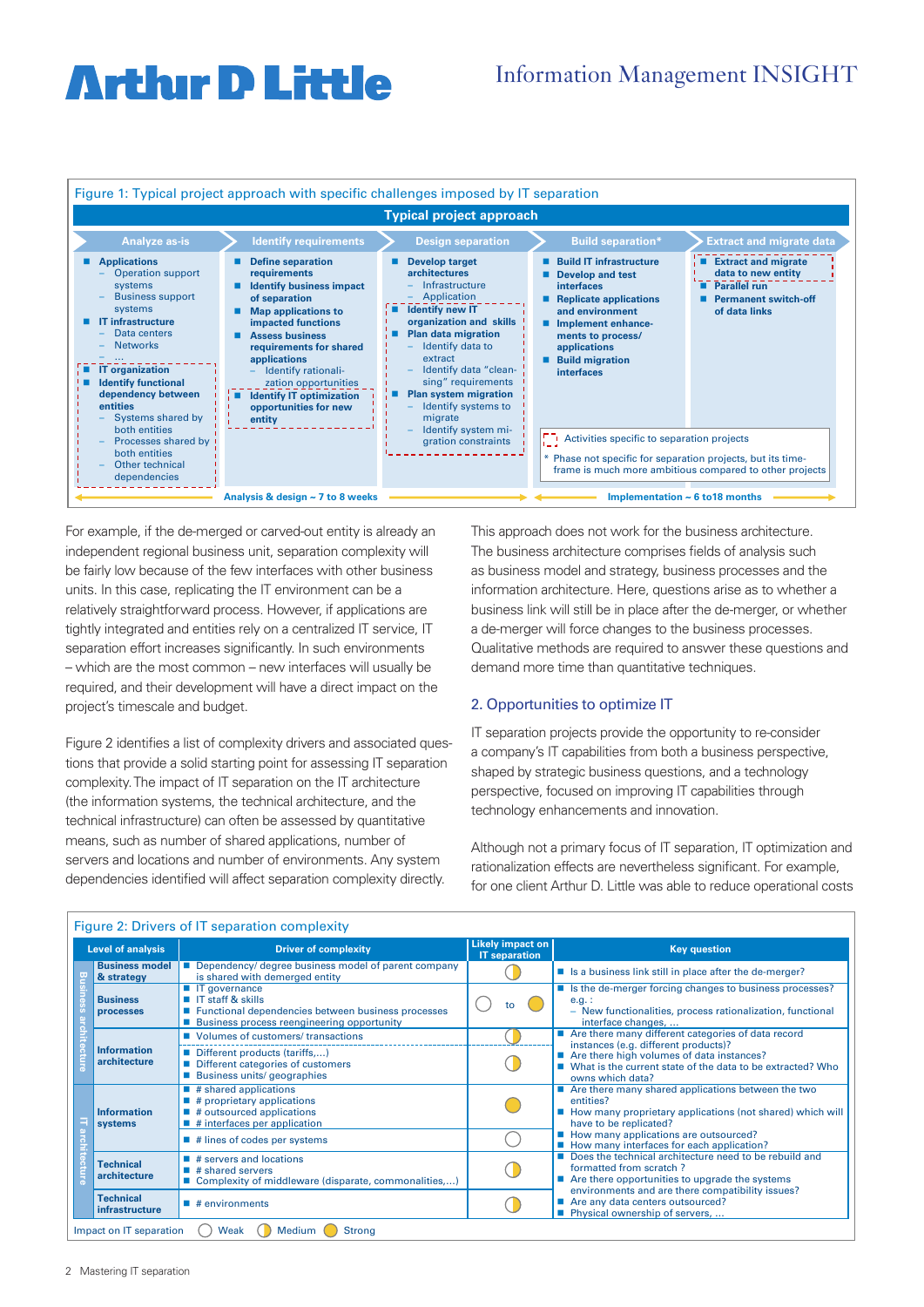## **Arthır D Little**

### Information Management INSIGHT

of €3 million for IT applications by about 50%. The payback period for the €3.2 million invested was three years. Figure 3 illustrates the details.

In the case of a commercial de-merger or carve-out, however, there is rarely an opportunity for real IT rationalization or optimization in the first phase. Commercially driven de-mergers focus on a quick separation of IT with a minimum impact on endusers. Any system optimization is a by-product in early phases but may be reconsidered towards the end of the de-merger process together with the question of IT rationalization (Figure 4).

#### 3. New IT organization and staff skills

Establishing a clear organizational structure from the very **Fig3** beginning is a key requirement for IT separation success. Arthur D. Little's experience indicates that the de-merged entity should lead the separation project. The role of the parent company is to deliver separation services based on a clear cost model. An IT separation agreement between the two entities is valuable for

establishing agreement on key issues. These issues include a list of infrastructures and agreement on ownership, the cost of transferring hardware and software, and the price of any services to be delivered by the parent company after the separation. The parent company's staff should support the efforts of the new entity, but should not have a leading role in the separation process.

Besides developing the new IT organization, securing IT skills and building the governance structure of the new entity is important. These aspects are easily overlooked because of their non-technical nature within a technically dominated IT separation project. Depending on the old and new hardware and software infrastructure, hardware technicians and system specialists will need to be transferred to the new entity or newly hired to support technologies or tasks that were not present in the parent company. Due to the significant changes that result from IT separation in terms of organization and processes and the tight time constraints, new staff should be hired early so as not to delay separation once new systems are in place.

![](_page_2_Figure_8.jpeg)

![](_page_2_Figure_9.jpeg)